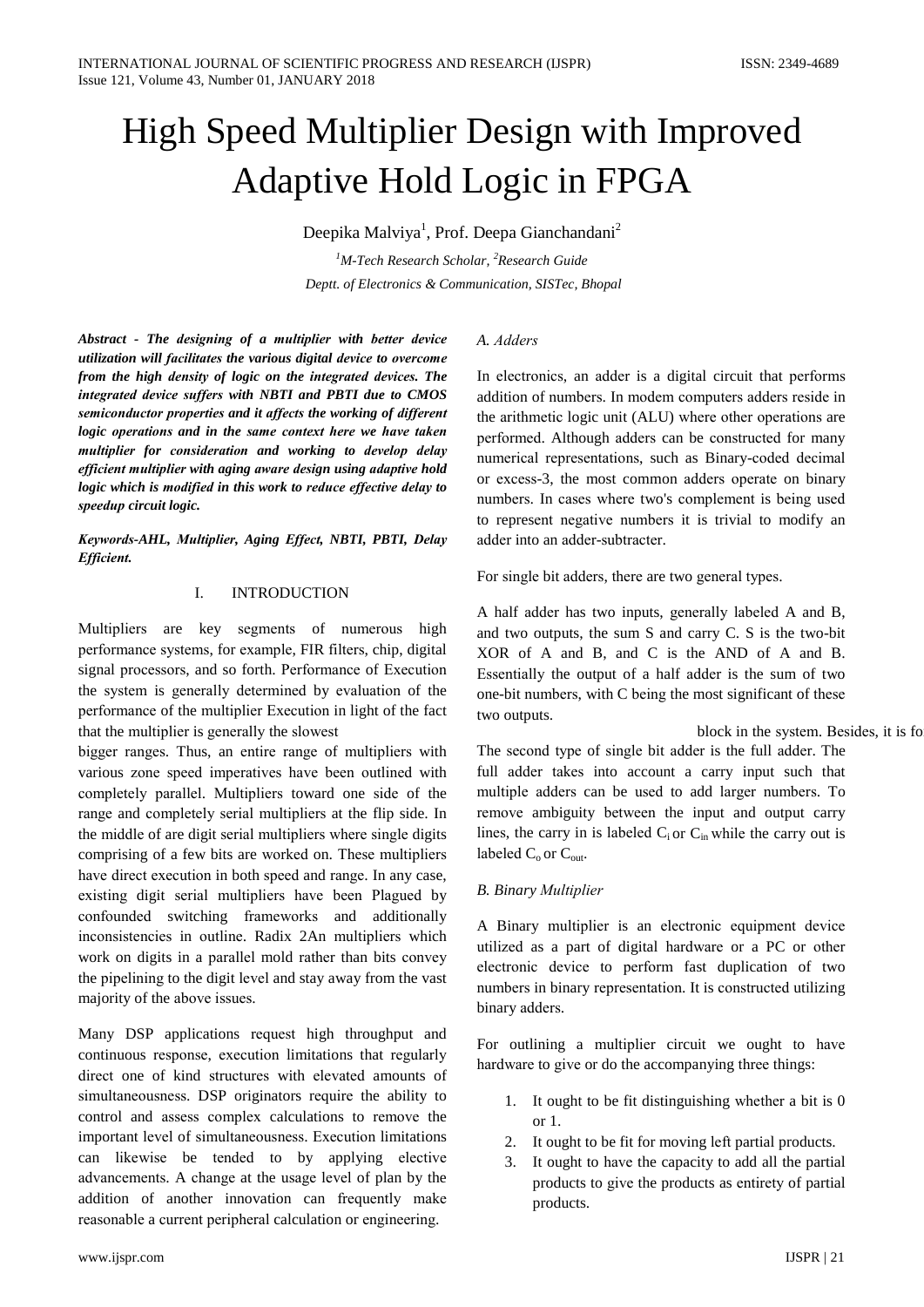4. It ought to inspect the sign bits. In the event that they are similar, the indication of the product will be a positive, if the sign bits are inverse product will be negative. The sign piece of the product put away with above criteria ought to be shown alongside the product.

From the above dialog we watch that it is not important to hold up until all the partial products have been shaped before summing them. Actually the addition of partial product can be completed when the partial product is shaped.

Notations:

- a Multiplicand
- b Multiplier

 $p$  – Product

## **Basic hardware multiplier**

**Partial products** In binary, the partial products are trivial *if* multiplier bit = 1, copy the multiplicand else 0 Use an 'AND' gate!



Figure 1.1 Basic Hardware multiplier

#### $\Pi$ . **AGING-AWARE TIMING ANALYSIS**

It is very expensive and time consuming to process a chip. Therefore, it is not feasible to iteratively design a chip by processing it, testing it and making design changes. In fact, the IC industry is quite unique by heavily relying on abstract models for designing a product. There are, for instance, transistor models to simulate the voltage and current waveforms on circuit level; or gate models, which provide, in addition to other things, the delay of the standard cells. The objective of models is to give all the data that is fundamental on a specific deliberation level and overlook immaterial data. Only by abstraction it is possible to design state- of-the-art circuits with up to billions of transistors. The models must be as accurate as possible to provide a good prediction for the performance,

power and area of a design. Otherwise the final product might not meet the specification. Basically, the gate and wire delays along the longest, the so called critical path, are added up and it is verified whether the resulting circuit delay fulfils the timing specification, or not. When a circuit ages, the gate delays increase and the circuit may violate the timing specification although the specifications were met right after manufacturing.

TA is required in many design flow steps, not just for the final timing sign-off. This enables the consideration of timing at every synthesis step and the synthesis tool can optimize the design until the timing constraints are met. With each synthesis step, the available information is getting more accurate which in turn increases the accuracy of the TA. Only the multi-level logic functions are known at the logic synthesis stage and the circuit delay can only be roughly estimated by the logic depths of those functions. During technology mapping it is first known which gates from the standard cell library are instantiated. From this step on aging can be considered by an agingaware gate model. The exact net length is available during the place and route synthesis stage, which increases the accuracy of the TA by knowing the parasitic capacitance and resistance of the nets. Finally, the coupling capacitances are available for timing sign-off, which again increases the accuracy of the TA. Hence, an aging-aware TA is beneficial at all synthesis steps from technology mapping on.

#### III. PROPOSED ARCHITECTURE

In the proposed aging  $-$  aware reliable multiplier design. Presented the overall architecture and functioning. the architecture is simulated on result has taken from the Xilinx platform.

The description of proposed architecture is given below.

Figure 3.1 shows the proposed architecture reliable agingaware multiplier hold logic (AHL).which includes two inputs of m bit (m is a positive integer) and two out puts, in the proposed architecture as illustrated in figure 3.1 the RTL schematic diagram.

There are 4 sections in a proposed architecture having a latch, a shadow latch, a flip flop and two arrays of multipliers 0 and 1 correspondingly. The outcome has taken from a hop $(31.0)$ ., $a(15.0)$  and  $b(15.0)$  are the inputs

Proposed Architecture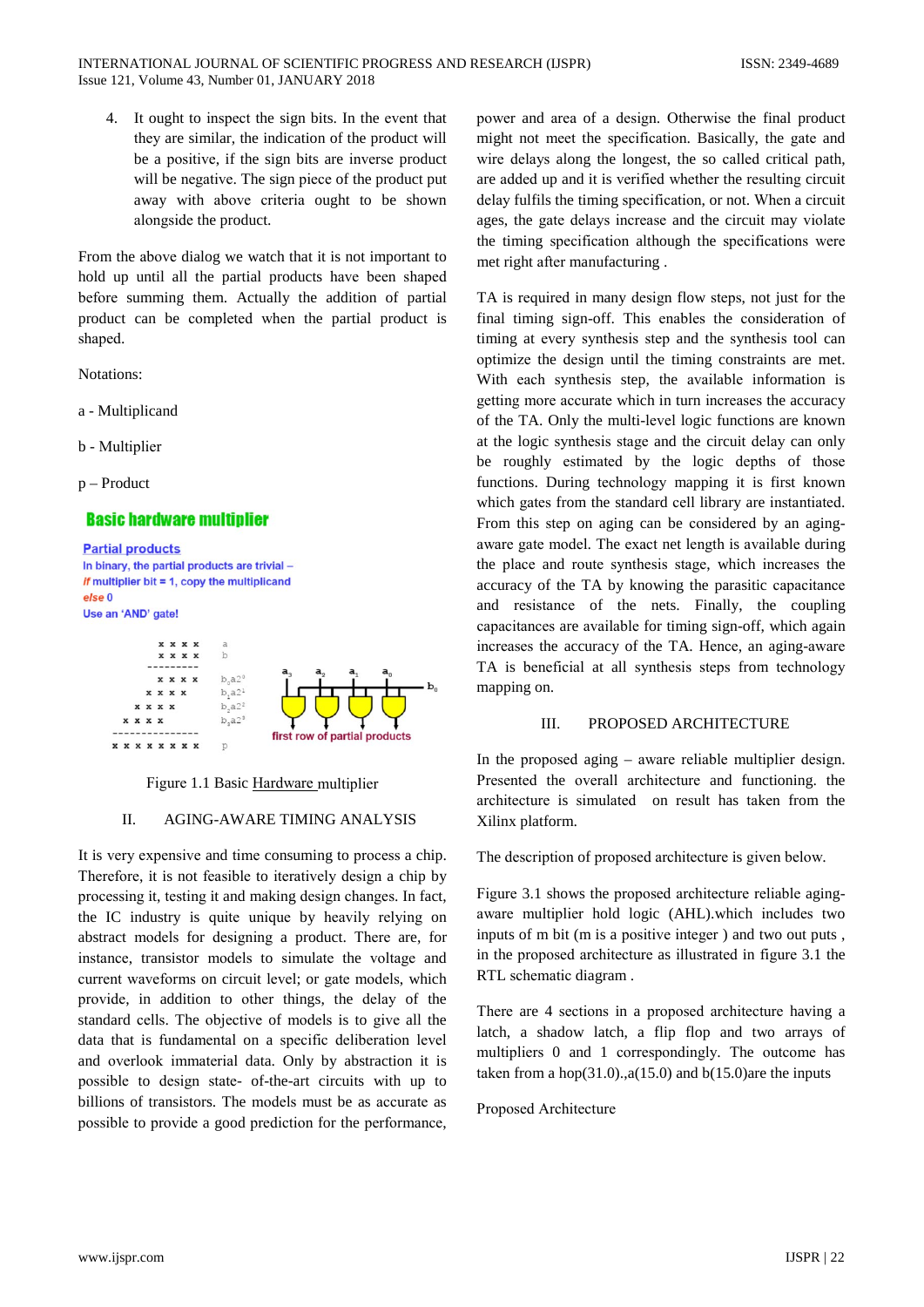



```
Timing Details:
. . . . . . . . . . . . . . .
All values displayed in nanoseconds (ns)
Timing constraint: Default period analysis for Clock 'clk'
 Clock period: 0.717ns (frequency: 1393.728MHz)
 Total number of paths / destination ports: 640 / 224
    ___________________
                    Gate Net
  Cell:in->out fanout Delay Delay Logical Name (Net Name)
  _____________
   FDR:C->Q 2 0.239 0.438 kku0/ll1/xx17/x (kku0/ll1/xx17/x)
   LUT3:I0->01 \t 0.0400.000 kku0/ll1/FA2/kku0/ll1/FA2/a_c_OR_1_o)
   FD:D-0.003kku0/111/FA2/carry
  0.717ns (0.279ns logic, 0.438ns route)
  Total
                        (38.9% logic, 61.1% route)
Data Path: a < 0 > to kku0/l11/xx1/xGate
                         Net.
            fanout Delay Delay Logical Name (Net Name)
  Cell:in->out
   ____________
                1 0.003 0.279 a 0 IBUF (a 0 IBUF)
   IBUF:I->OINV:I->O9 0.053 0.316 kku0/111/xx1/kku0/111/xx1/a_inv)
                   0.334
   FDR:Rkku0/111/xx1/x
                    0.986ns (0.390ns logic, 0.596ns route)
  Total
                         (39.6% logic, 60.4% route)
Gate Net
  Cell:in->out
             fanout Delay Delay Logical Name (Net Name)
```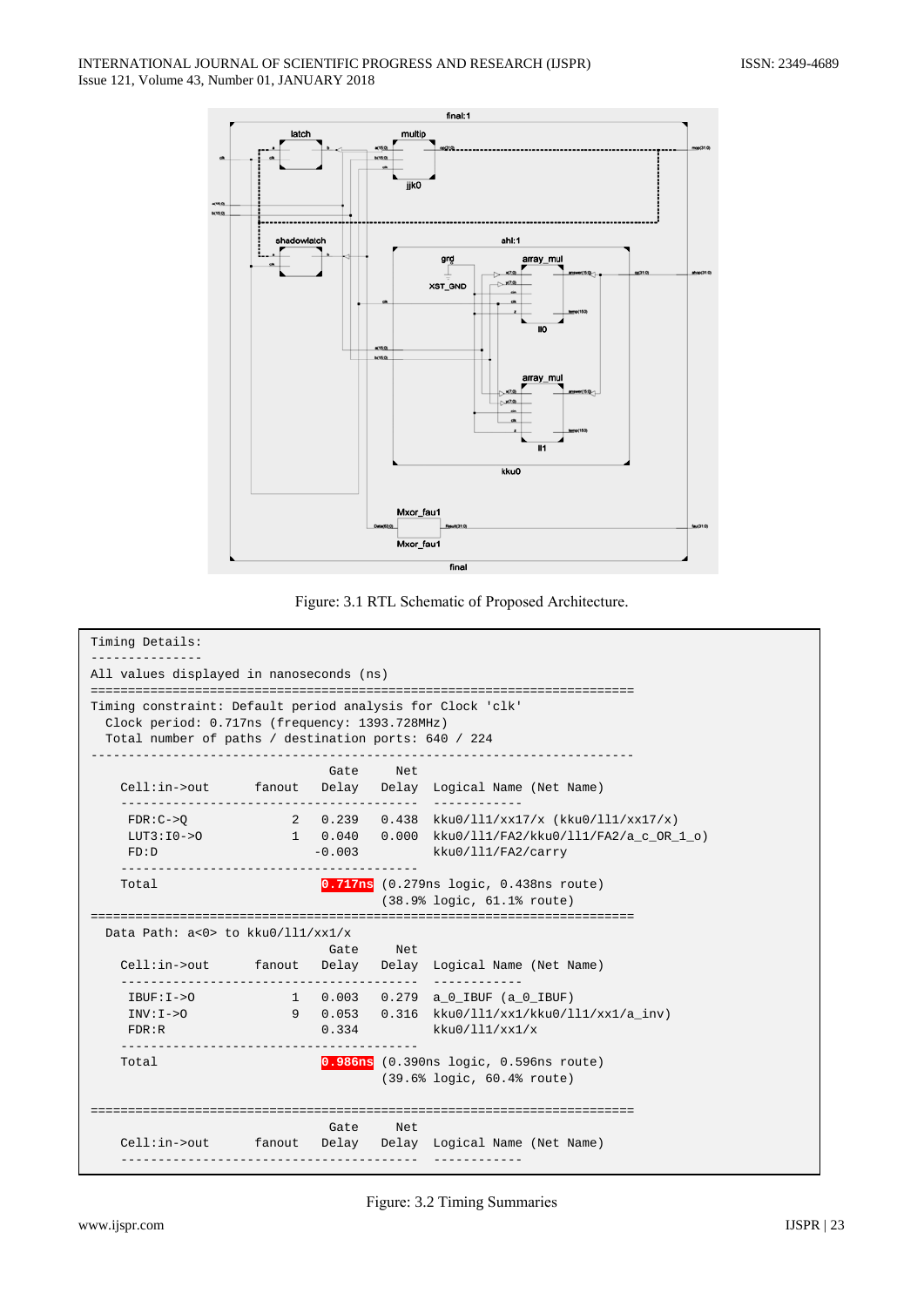#### **SYNTHESIS OUTCOMES**  $\mathbf{I} \mathbf{V}$

The simulation of experiments are conducted in Xilinx **IDE** 

## Timing summery

In figure 4.1 timing details of device in nanosecond (ns) which shows the time taken to execute logic.

Table 4.1: Performance Comparison of Proposed Architecture with Existing Architecture with SPARTAN 3

| Parameters         | Proposed<br>Architecture<br>(Improved AHL) | <b>Base Paper</b><br>Architecture<br>(Using AHL) |
|--------------------|--------------------------------------------|--------------------------------------------------|
| Delay              | 12.2 ns (Approx<br>50%<br>improvement)     | 24.965 ns                                        |
| <b>Slices</b>      | 199 (25%)                                  | 167 (21%)                                        |
| 4 input LUTs       | 350 (22%)                                  | 292 (19%)                                        |
| <b>Bonded IOBs</b> | 129 (104%)                                 | 66 (53%)                                         |

Table 4.2: Performance Comparison of Proposed Architecture with Existing Architecture with SPARTAN 6

| Parameters         | Proposed                             | <b>Base Paper</b> |
|--------------------|--------------------------------------|-------------------|
|                    | Architecture                         | Architecture      |
|                    | (Improved AHL)                       | (Using AHL)       |
| Delay              | 8.499 ns (Approx<br>50% improvement) | 17.962 ns         |
| Slices LUTs        | 240                                  | 190               |
| <b>Bonded IOBs</b> | 129                                  | 66                |
| Power              | 81 mW                                | 81 mW             |

The performance evolutions and comparison is shown in table 4.1 and 4.2 with proposed architecture to existing architecture table 5.1 shows comparison with SPARTAN 3 and table 5.2 shows comparison with SPARTAN 6.

#### $V_{\cdot}$ **CONCLUSION AND FUTURE SCOPE**

The synthesis of aging aware delay efficient multiplier design using modified adaptive hold logic is explained and synthesized in this work. The results show the delay outcomes of the architecture with existing results and improved results. After synthesis of proposed architecture the overall delay of the device is 12.2ns which is 50% lower than the existing architecture delay *i.e.* 24.965ns. In the synthesis outcomes it is clear that the modified

approach for delay efficient multiplier design is faster than the previous architectures. The comparative analysis of synthesis results clearly concludes that the proposed 16 bit architecture 50% faster than the previous architecture and it is better prone to NBTI and PBTI effects which slow down the calculations of digital circuits. So that for the future up gradation in logic circuits proposed multiplier design will be useful to speed up the calculations and save time. This architecture can also be upgraded using logic and architecture level optimization approaches for future evolution.

### **REFERENCES**

- [1] I. C. Lin, Y. H. Cho and Y. M. Yang, "Aging-Aware Reliable Multiplier Design With Adaptive Hold Logic," in IEEE Transactions on Very Large Scale Integration (VLSI) Systems, vol. 23, no. 3, pp. 544-556, March 2015.
- [2] I. C. Wey, C. C. Peng and F. Y. Liao, "Reliable Low-Power Multiplier Design Using Fixed-Width Replica Redundancy Block," in IEEE Transactions on Very Large Scale Integration (VLSI) Systems, vol. 23, no. 1, pp. 78-87, Jan. 2015.
- [3] H. Kükner et al., "Degradation analysis of datapath logic subblocks under NBTI aging in FinFET technology," Fifteenth International Symposium on Quality Electronic Design, Santa Clara, CA, 2014, pp. 473-479.
- [4] S. Ganapathy, R. Canal, A. González and A. Rubio, "iRMW: A low-cost technique to reduce NBTI-dependent parametric failures in L1 data caches," 2014 IEEE 32nd International Conference on Computer Design (ICCD), Seoul, 2014, pp. 68-74.
- [5] A. Calimera, M. Loghi, E. Macii and M. Poncino, "Dynamic Indexing: Leakage-Aging Co-Optimization for Caches," in IEEE Transactions on Computer-Aided Design of Integrated Circuits and Systems, vol. 33, no. 2, pp. 251-264, Feb. 2014.
- [6] Rahimi, L. Benini and R. K. Gupta, "Aging-aware compilerdirected VLIW assignment for GPGPU architectures," 2013 50th ACM/EDAC/IEEE Design Automation Conference (DAC), Austin, TX, 2013, pp. 1-6.
- [7] Y. H. Cho, I. C. Lin and Y. M. Yang, "Aging-aware reliable multiplier design," 2012 IEEE International SOC Conference, Niagara Falls, NY, 2012, pp. 322-327.
- [8] K.-C. Wu and D. Marculescu, "Joint logic restructuring and pin reorder-ing against NBTI-induced performance degradation," in Proc. DATE, 2009, pp. 75-80.
- [9] Y. Lee and T. Kim, "A fine-grained technique of NBTIaware voltage scaling and body biasing for standard cell based designs," in Proc. ASP-DAC, 2011, pp. 603-608.
- [10] M. Basoglu, M. Orshansky, and M. Erez, "NBTI-aware DVFS: A new approach to saving energy and increasing processor lifetime," in Proc. ACM/IEEE ISLPED, Aug. 2010, pp. 253-258.
- [11] K.-C. Wu and D. Marculescu, "Aging-aware timing analysis and opti-mization considering path sensitization," in Proc. DATE, 2011, pp. 1-6.
- [12] K. Du, P. Varman, and K. Mohanram, "High performance reli-able variable latency carry select addition," in Proc. DATE, 2012, pp. 1257-1262.